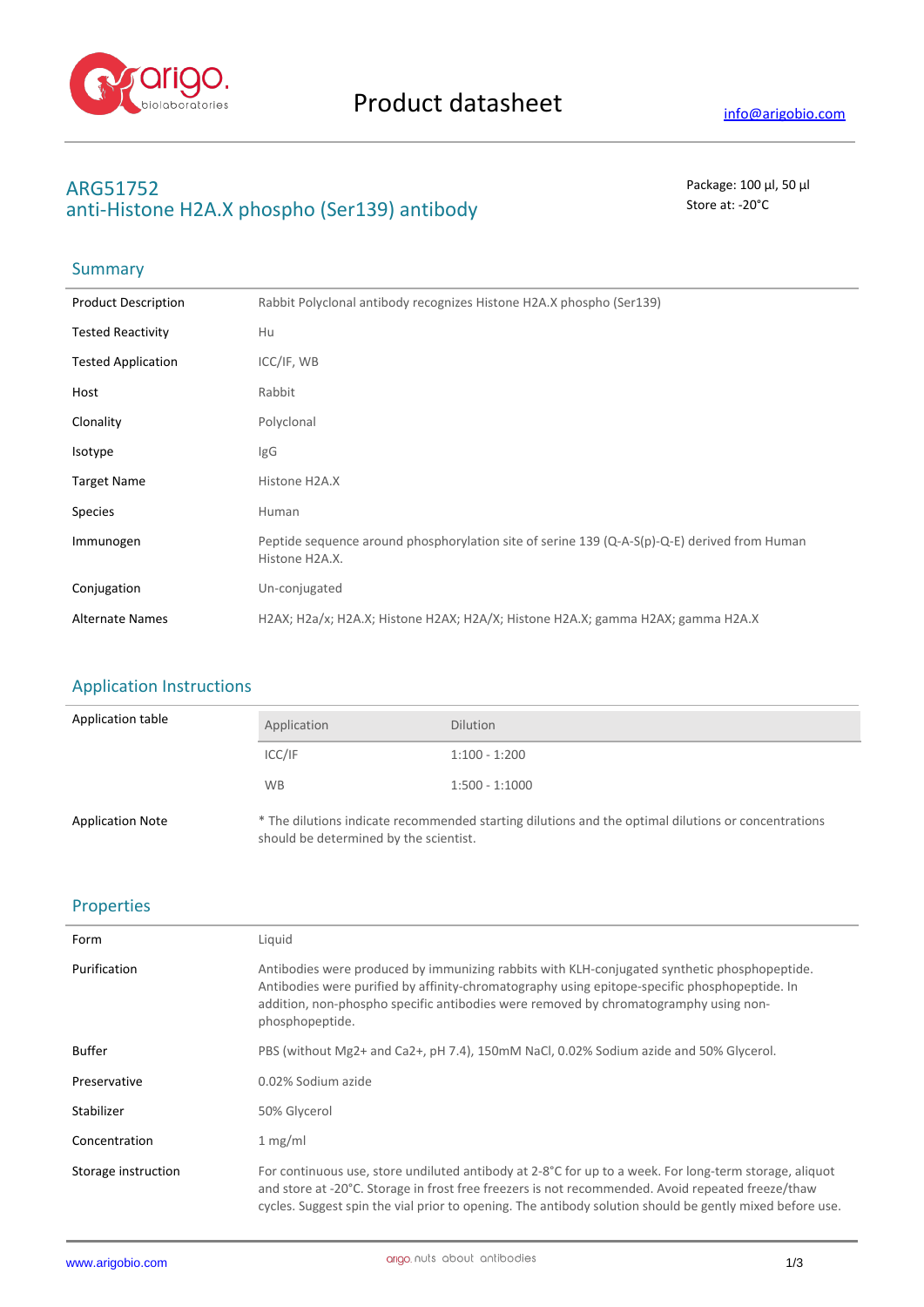## Bioinformation

| Database links | GenelD: 3014 Human                                                                                                                                                                                                                                                                                                                                                                                                                                                                                                                                                                                                                                                                                                                                                                                                                                                                                                                                                                                                                                                                                                                                                                                                                                                                                                                                                                                                                                                                                                                                                                                                                                                                                                                                                                                                                                                                                                                                                                                                                                                                                                                                                                                                                                                                                                                                                                                                                                                                                                                                                                                                                                                                                                                                                                                |
|----------------|---------------------------------------------------------------------------------------------------------------------------------------------------------------------------------------------------------------------------------------------------------------------------------------------------------------------------------------------------------------------------------------------------------------------------------------------------------------------------------------------------------------------------------------------------------------------------------------------------------------------------------------------------------------------------------------------------------------------------------------------------------------------------------------------------------------------------------------------------------------------------------------------------------------------------------------------------------------------------------------------------------------------------------------------------------------------------------------------------------------------------------------------------------------------------------------------------------------------------------------------------------------------------------------------------------------------------------------------------------------------------------------------------------------------------------------------------------------------------------------------------------------------------------------------------------------------------------------------------------------------------------------------------------------------------------------------------------------------------------------------------------------------------------------------------------------------------------------------------------------------------------------------------------------------------------------------------------------------------------------------------------------------------------------------------------------------------------------------------------------------------------------------------------------------------------------------------------------------------------------------------------------------------------------------------------------------------------------------------------------------------------------------------------------------------------------------------------------------------------------------------------------------------------------------------------------------------------------------------------------------------------------------------------------------------------------------------------------------------------------------------------------------------------------------------|
|                | Swiss-port # P16104 Human                                                                                                                                                                                                                                                                                                                                                                                                                                                                                                                                                                                                                                                                                                                                                                                                                                                                                                                                                                                                                                                                                                                                                                                                                                                                                                                                                                                                                                                                                                                                                                                                                                                                                                                                                                                                                                                                                                                                                                                                                                                                                                                                                                                                                                                                                                                                                                                                                                                                                                                                                                                                                                                                                                                                                                         |
| Gene Symbol    | H <sub>2</sub> AFX                                                                                                                                                                                                                                                                                                                                                                                                                                                                                                                                                                                                                                                                                                                                                                                                                                                                                                                                                                                                                                                                                                                                                                                                                                                                                                                                                                                                                                                                                                                                                                                                                                                                                                                                                                                                                                                                                                                                                                                                                                                                                                                                                                                                                                                                                                                                                                                                                                                                                                                                                                                                                                                                                                                                                                                |
| Gene Full Name | H2A histone family, member X                                                                                                                                                                                                                                                                                                                                                                                                                                                                                                                                                                                                                                                                                                                                                                                                                                                                                                                                                                                                                                                                                                                                                                                                                                                                                                                                                                                                                                                                                                                                                                                                                                                                                                                                                                                                                                                                                                                                                                                                                                                                                                                                                                                                                                                                                                                                                                                                                                                                                                                                                                                                                                                                                                                                                                      |
| Background     | Variant histone H2A which replaces conventional H2A in a subset of nucleosomes. Nucleosomes wrap<br>and compact DNA into chromatin, limiting DNA accessibility to the cellular machineries which require<br>DNA as a template. Histones thereby play a central role in transcription regulation, DNA repair, DNA<br>replication and chromosomal stability. DNA accessibility is regulated via a complex set of post-<br>translational modifications of histones, also called histone code, and nucleosome remodeling. Required<br>for checkpoint-mediated arrest of cell cycle progression in response to low doses of ionizing radiation<br>and for efficient repair of DNA double strand breaks (DSBs) specifically when modified by C-terminal<br>phosphorylation.                                                                                                                                                                                                                                                                                                                                                                                                                                                                                                                                                                                                                                                                                                                                                                                                                                                                                                                                                                                                                                                                                                                                                                                                                                                                                                                                                                                                                                                                                                                                                                                                                                                                                                                                                                                                                                                                                                                                                                                                                             |
| Function       | Variant histone H2A which replaces conventional H2A in a subset of nucleosomes. Nucleosomes wrap<br>and compact DNA into chromatin, limiting DNA accessibility to the cellular machineries which require<br>DNA as a template. Histones thereby play a central role in transcription regulation, DNA repair, DNA<br>replication and chromosomal stability. DNA accessibility is regulated via a complex set of post-<br>translational modifications of histones, also called histone code, and nucleosome remodeling. Required<br>for checkpoint-mediated arrest of cell cycle progression in response to low doses of ionizing radiation<br>and for efficient repair of DNA double strand breaks (DSBs) specifically when modified by C-terminal<br>phosphorylation. [UniProt]                                                                                                                                                                                                                                                                                                                                                                                                                                                                                                                                                                                                                                                                                                                                                                                                                                                                                                                                                                                                                                                                                                                                                                                                                                                                                                                                                                                                                                                                                                                                                                                                                                                                                                                                                                                                                                                                                                                                                                                                                   |
| Highlight      | Related products:                                                                                                                                                                                                                                                                                                                                                                                                                                                                                                                                                                                                                                                                                                                                                                                                                                                                                                                                                                                                                                                                                                                                                                                                                                                                                                                                                                                                                                                                                                                                                                                                                                                                                                                                                                                                                                                                                                                                                                                                                                                                                                                                                                                                                                                                                                                                                                                                                                                                                                                                                                                                                                                                                                                                                                                 |
|                | Histone H2A.X antibodies; Anti-Rabbit IgG secondary antibodies;<br>Related news:<br>Senescence Marker Antibody Panel is launched                                                                                                                                                                                                                                                                                                                                                                                                                                                                                                                                                                                                                                                                                                                                                                                                                                                                                                                                                                                                                                                                                                                                                                                                                                                                                                                                                                                                                                                                                                                                                                                                                                                                                                                                                                                                                                                                                                                                                                                                                                                                                                                                                                                                                                                                                                                                                                                                                                                                                                                                                                                                                                                                  |
| Research Area  | Gene Regulation antibody                                                                                                                                                                                                                                                                                                                                                                                                                                                                                                                                                                                                                                                                                                                                                                                                                                                                                                                                                                                                                                                                                                                                                                                                                                                                                                                                                                                                                                                                                                                                                                                                                                                                                                                                                                                                                                                                                                                                                                                                                                                                                                                                                                                                                                                                                                                                                                                                                                                                                                                                                                                                                                                                                                                                                                          |
| Calculated Mw  | 15 kDa                                                                                                                                                                                                                                                                                                                                                                                                                                                                                                                                                                                                                                                                                                                                                                                                                                                                                                                                                                                                                                                                                                                                                                                                                                                                                                                                                                                                                                                                                                                                                                                                                                                                                                                                                                                                                                                                                                                                                                                                                                                                                                                                                                                                                                                                                                                                                                                                                                                                                                                                                                                                                                                                                                                                                                                            |
| PTM            | Phosphorylated on Ser-140 (to form gamma-H2AX or H2AX139ph) in response to DNA double strand<br>breaks (DSBs) generated by exogenous genotoxic agents and by stalled replication forks, and may also<br>occur during meiotic recombination events and immunoglobulin class switching in lymphocytes.<br>Phosphorylation can extend up to several thousand nucleosomes from the actual site of the DSB and<br>may mark the surrounding chromatin for recruitment of proteins required for DNA damage signaling<br>and repair. Widespread phosphorylation may also serve to amplify the damage signal or aid repair of<br>persistent lesions. Phosphorylation of Ser-140 (H2AX139ph) in response to ionizing radiation is<br>mediated by both ATM and PRKDC while defects in DNA replication induce Ser-140 phosphorylation<br>(H2AX139ph) subsequent to activation of ATR and PRKDC. Dephosphorylation of Ser-140 by PP2A is<br>required for DNA DSB repair. In meiosis, Ser-140 phosphorylation (H2AX139ph) may occur at<br>synaptonemal complexes during leptotene as an ATM-dependent response to the formation of<br>programmed DSBs by SPO11. Ser-140 phosphorylation (H2AX139ph) may subsequently occurs at<br>unsynapsed regions of both autosomes and the XY bivalent during zygotene, downstream of ATR and<br>BRCA1 activation. Ser-140 phosphorylation (H2AX139ph) may also be required for transcriptional<br>repression of unsynapsed chromatin and meiotic sex chromosome inactivation (MSCI), whereby the X<br>and Y chromosomes condense in pachytene to form the heterochromatic XY-body. During<br>immunoglobulin class switch recombination in lymphocytes, Ser-140 phosphorylation (H2AX139ph)<br>may occur at sites of DNA-recombination subsequent to activation of the activation-induced cytidine<br>deaminase AICDA. Phosphorylation at Tyr-143 (H2AXY142ph) by BAZ1B/WSTF determines the relative<br>recruitment of either DNA repair or pro-apoptotic factors. Phosphorylation at Tyr-143 (H2AXY142ph)<br>favors the recruitment of APBB1/FE65 and pro-apoptosis factors such as MAPK8/JNK1, triggering<br>apoptosis. In contrast, dephosphorylation of Tyr-143 by EYA proteins (EYA1, EYA2, EYA3 or EYA4) favors<br>the recruitment of MDC1-containing DNA repair complexes to the tail of phosphorylated Ser-140<br>(H2AX139ph).<br>Monoubiquitination of Lys-120 (H2AXK119ub) by RING1 and RNF2/RING2 complex gives a specific tag<br>for epigenetic transcriptional repression (By similarity). Following DNA double-strand breaks (DSBs), it is<br>ubiquitinated through 'Lys-63' linkage of ubiquitin moieties by the E2 ligase UBE2N and the E3 ligases<br>RNF8 and RNF168, leading to the recruitment of repair proteins to sites of DNA damage. Ubiquitination |